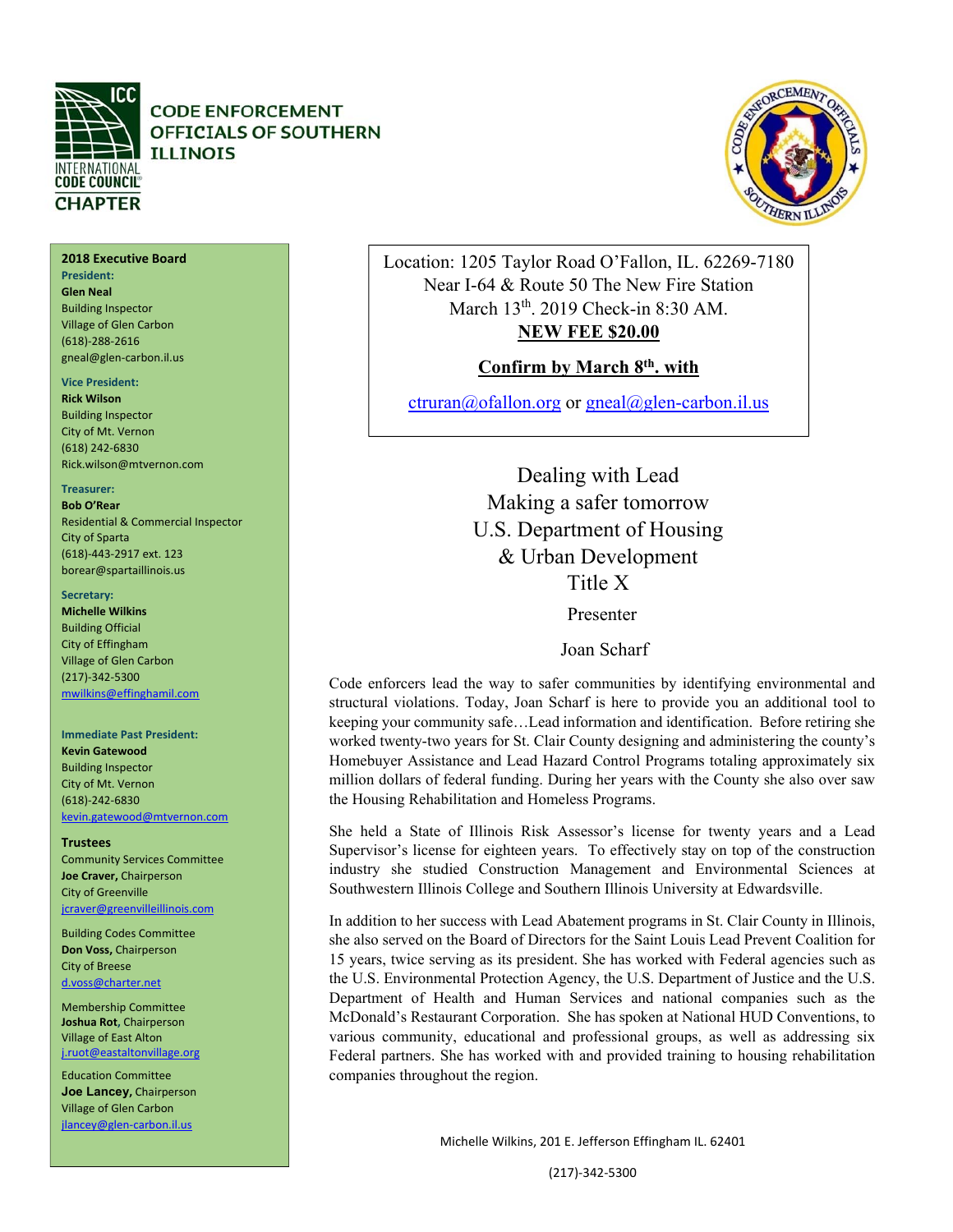

# **CODE ENFORCEMENT OFFICIALS OF SOUTHERN ILLINOIS**

# **2018 Executive Board**

**President: Glen Neal**  Building Inspector Village of Glen Carbon (618)‐288‐2616 gneal@glen‐carbon.il.us

### **Vice President:**

**Rick Wilson**  Building Inspector City of Mt. Vernon (618) 242‐6830 Rick.wilson@mtvernon.com

### **Treasurer:**

**Bob O'Rear**  Residential & Commercial Inspector City of Sparta (618)‐443‐2917 ext. 123 borear@spartaillinois.us

### Secretary:

**Michelle Wilkins**  Building Official City of Effingham Village of Glen Carbon (217)‐342‐5300 mwilkins@effinghamil.com

### **Immediate Past President:**

**Kevin Gatewood**  Building Inspector City of Mt. Vernon (618)‐242‐6830 kevin.gatewood@mtvernon.com

### **Trustees**

Community Services Committee **Joe Craver,** Chairperson City of Greenville jcraver@greenvilleillinois.com

Building Codes Committee **Don Voss,** Chairperson City of Breese d.voss@charter.net

Membership Committee **Kevin Gatewood,** Chairperson Mt. Vernon kevin.gatewood@mtvernon.com

Education Committee **Joe Lancey,** Chairperson Village of Glen Carbon jlancey@glen‐carbon.il.us

# January 9, 2019 Minutes

# Order of Business Call to Order 1:00 pm

- 1) Introductions & Opening Remarks
- 2) Officers Roll Call –

| President, Neal        | Trustee, Craver   |  |
|------------------------|-------------------|--|
| Vice President, Wilson | Trustee, Voss     |  |
| Treasurer, O'Rear      | Trustee, Gatewood |  |
| Secretary, Wilkins     | Trustee, Lancey   |  |
|                        |                   |  |

- 3) Pledge of Allegiance
- 4) Recognition of Guests & New Members: Jay Ruble, Grafton
- 5) Members Introduction (please state your name, community & position)
- 6) Education (Lancey): Flood abatement. Glen made a request to ICC for training. Glen also has been in contact with the container homes developer, they are doing three level structures
- 7) Lunch
- 8) Approval of minutes motion by Cindy Cregmiles, Bob O'Rear Second, motion passed
- 9) Treasurers Report (O'Rear): ending balance of \$6,789.58 for 2018. Received three Finley checks, the total received this far is \$10,671, original amount ordered is \$23,024.60. Josh motion, Joe Craver second, passed.
- 10) Membership Report (Gatewood): Many members still owe dues for 2018. Check on the website for your membership status. Continue to work on updating emails
- 11) Community Services Report (Craver): None
- 12) ICC Update (Tim): Was emailed to group

Michelle Wilkins, 201 E. Jefferson Effingham IL. 62401